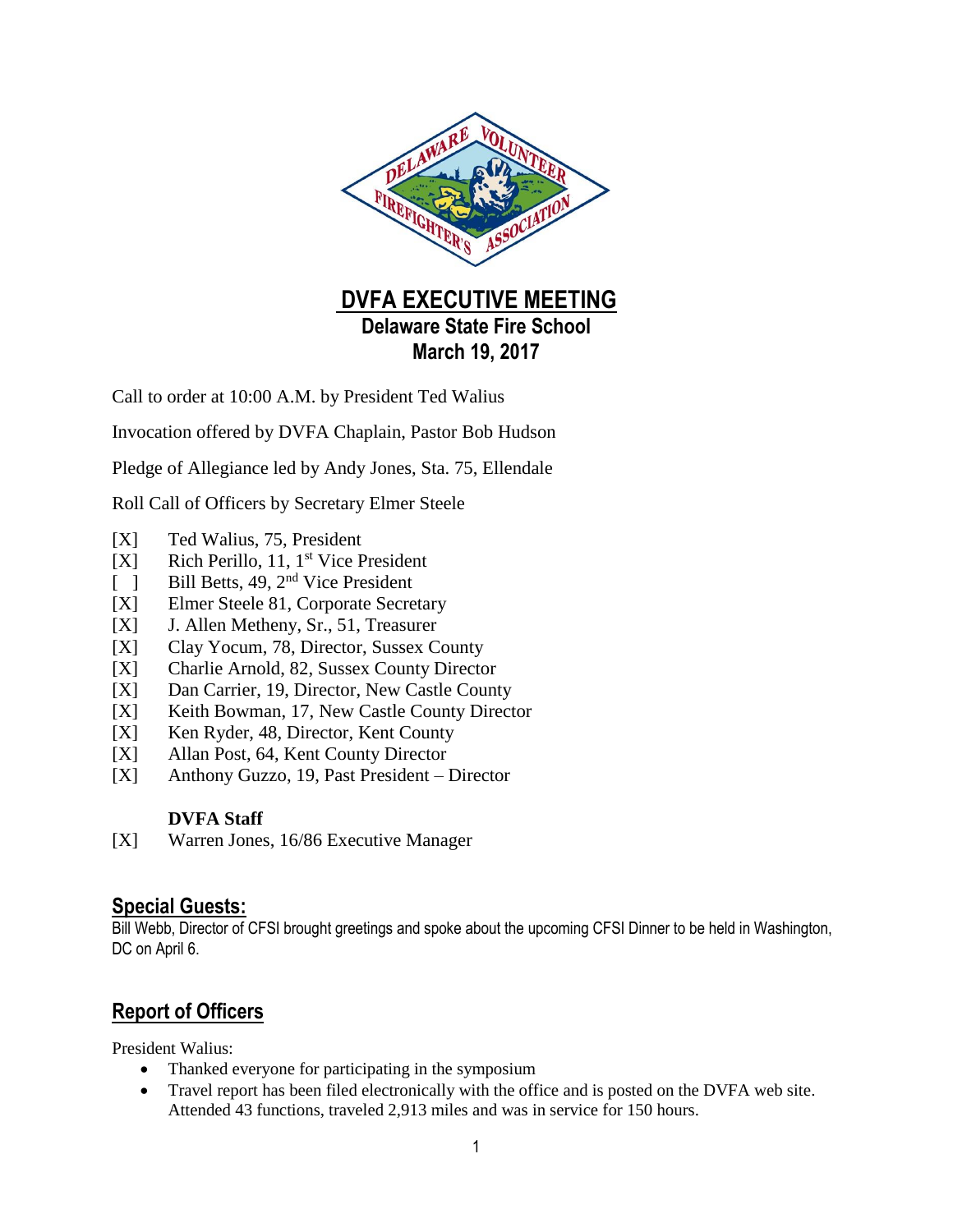First Vice President Perillo:

- Thanked everyone who attended the symposium last Saturday
- We need to be better stewards of our service. Promote ourselves
- Need to appoint a committee to work with our legislators to get some type of dedicated funding for the fire service
- $\bullet$  Discussed Special Olympics "Over the Edge" Need sponsors for this event to be held on May 11<sup>th</sup> at the TD Bank building in Wilmington
- Travel report has been filed electronically with the office and is posted on the DVFA web site. Attended 27 functions, traveled 1,962 miles and in service for 115.25 hours.

#### Second Vice President Betts: **(Bill's written report is cut and pasted in to these minutes)**

- Due to a conflict with a meeting with the Board of Directors of the IAFC, I will not be able to attend the Executive Meeting at the Fire School this Sunday on March 19<sup>th</sup>. I currently have two months left as President of the Eastern Division, and I have tried to make as many of the DVFA functions as possible, which included attending 30 functions since the December Executive Meeting.
- It has been an extreme pleasure representing the DVFA to the best of my ability, and have tried to stay on top of these changing times for the Association with the new Finance Committee being chaired by Danny Burris, and the Conference Committee chaired by Tom DiCristofaro.
- $\bullet$  It has been an honor to work with President Walius and 1<sup>st</sup> VP Perillo, along with Secretary Steele, and Treasurer Metheny. Warren Jones has been a sturdy confidant on the workings of the Association.
- I look forward to doing everything in my power to continue the proud success of the DVFA, and urge everyone to work on providing us with a strong presence at the CFSI Dinner on April  $6<sup>th</sup>$  in Washington, D. C., as they work tirelessly to maintain the status quo for the AFG and SAFER grants from FEMA.
- I wish everyone a productive meeting on the  $19<sup>th</sup>$ , and thank everyone for moving the DVFA on to greater heights.
- Travel report has been filed electronically with the office and is posted on the DVFA web site. Attended 32 functions, traveled 2,014 miles and in service for 186.5 hours.

Secretary Steele:

- Full report has been filed electronically with the office and has been posted on the web site for everyone to see. Attended 29 functions, traveled 2,690 miles and in service 127 hours.
- FYI: I applied for a full scholarship to the NVFC 2017 Training Summit to be held in Myrtle Beach, SC in June and have been advised that I have received that scholarship. There will be no cost to the DVFA for me attending this training summit in June.

Treasurer Metheny:

- It gives me great pleasure to present the attached Treasurer's report for the period December 1, 2016 through March 17, 2017. This report includes both the DVFA Operations and the Conference account balances, plus a final report for Conference 2016.
- On March 1, 2017, I transferred \$2,146,119.98 to the Northern Trust Company for our Calendar Year 2016 DVFA Pension program. This consisted of \$1,992,399.98 for the employer's share of the program and \$153,720.00 to cover the 2,562 fire companies and ladies auxiliary members. The members in the program continue to decrease. I want to thank the companies this year for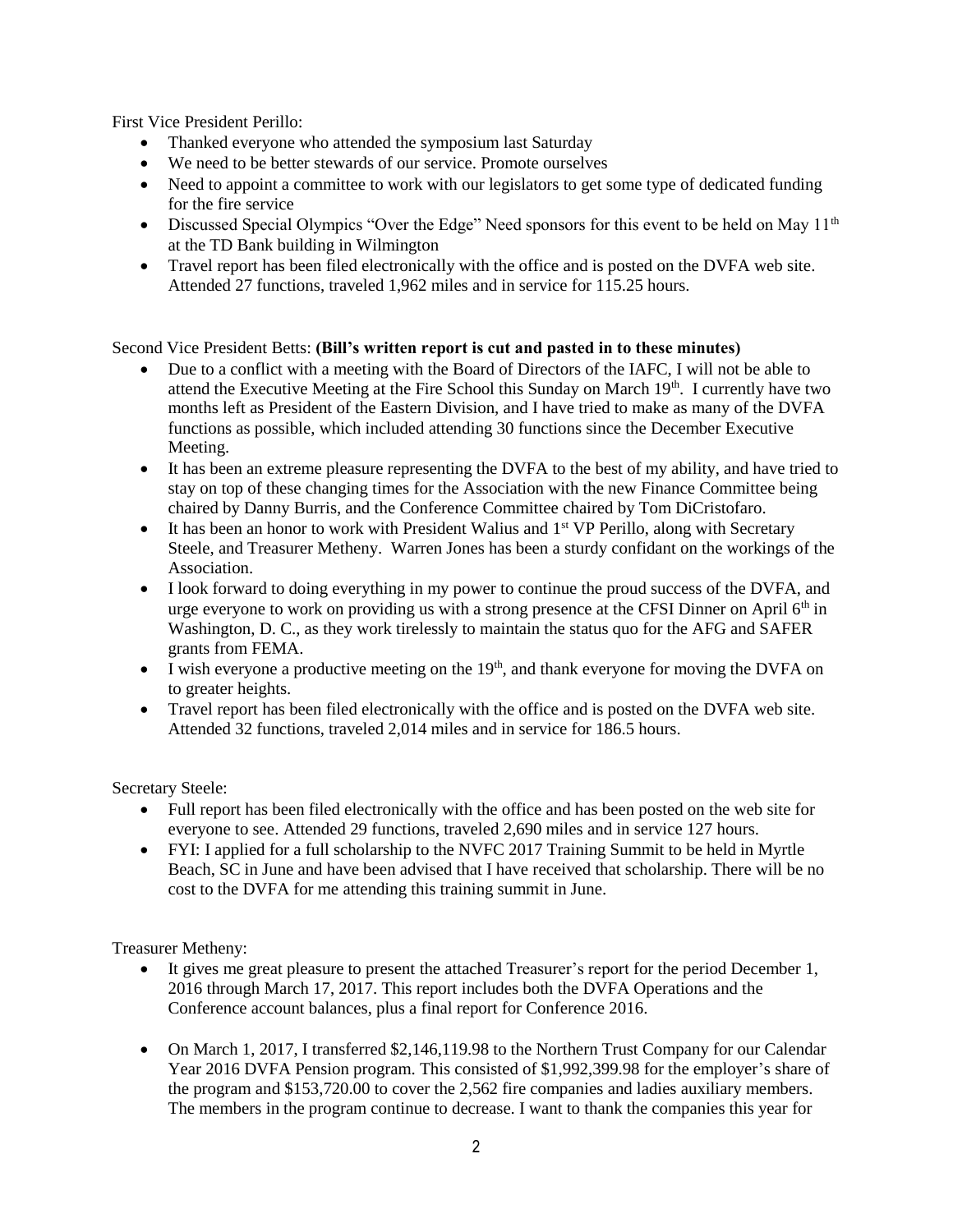following the instructions in most cases. This year was another good year for filing the paperwork and contributions accurately. Please urge any new Pension Officers in your companies to attend this seminar.

- I have also completed the financial operation for Conference 2016. This Conference costs us \$19,281.30 more than we received which includes a \$25,000.00 deposit for Conference 2017. The Conference committee will continue to look at ways to decrease conference cost along with the DVFA Officers.
- Current assets for Conference account is \$39,210.63 and current assets for the DVFA accounts is \$516,897.18 Total assets for the DVFA is \$556,107.81

If anyone has any questions, please let me know.

#### *Motion by Terry Whitham seconded by Jasper Lakey to except the Officer reports as presented. Motion carried*

Executive Manager Jones: **(Warren's written report is cut and pasted in to these minutes)**

- **Capitol Tour:** At CFSI we have arranged through Senator Coons office to take a tour of the Capitol. We need to know how many are interested in taking the tour. We need the numbers as soon as you can get them to us. Must be at the Hotel in Washington by 12:00 noon.
- **Busses for NFFF**: Last meeting we agreed to provide busses for the memorial service. We sent out signup sheets to each company. We need an approximately number so we know how many busses to acquire. Larry Curl who was at our Symposium runs the Memorial Service for the NFFF. We have talked to Larry and Ron Siarnicki about reserved seating for the Delaware attendees. Never before, in my memory, have we lost four firefighters in one year. We owe it to their families, we owe it to our profession, and we owe it to Tim, to Chris, to Jerry and to Ardy to have a good showing in Emmitsburg. Please encourage your company, your members, and your auxiliaries to attend. Let's not let them down.
- **Symposium:** The Symposium was last Saturday. 156 attended and 92 filled out evaluation sheets. On behalf of the committee we thank you. We have reviewed all the evaluations sheets and you have given us great ideas on what you want to hear for next year. Those of you who did not attend or did not do an evaluation sheet, please let us know what information and presentations you what to hear. Members of the committee are Grover, Biff, Dave Roberts, Tom DiCristofaro, AJ Schaal, the three DVFA Presidents and myself. Thank you.
- **Legislative Year:** This is going to be a tough legislative year. It is too soon to tell exactly what is going to wash out. We need to see Governor's Carney's Budget and the later DEFAC reports. If it gets to the final point where we need help. We will let you know.

Recruitment & Retention Coordinator Earle Dempsey:

• Received 22 applications for R&R sub-grants, totaling \$128,000.00 in request. Committee only had \$40,000.00 available. After review, there were 15 grants made this year, 6 to auxiliaries and 9 to fire companies. Checks will go out within the next 2 weeks.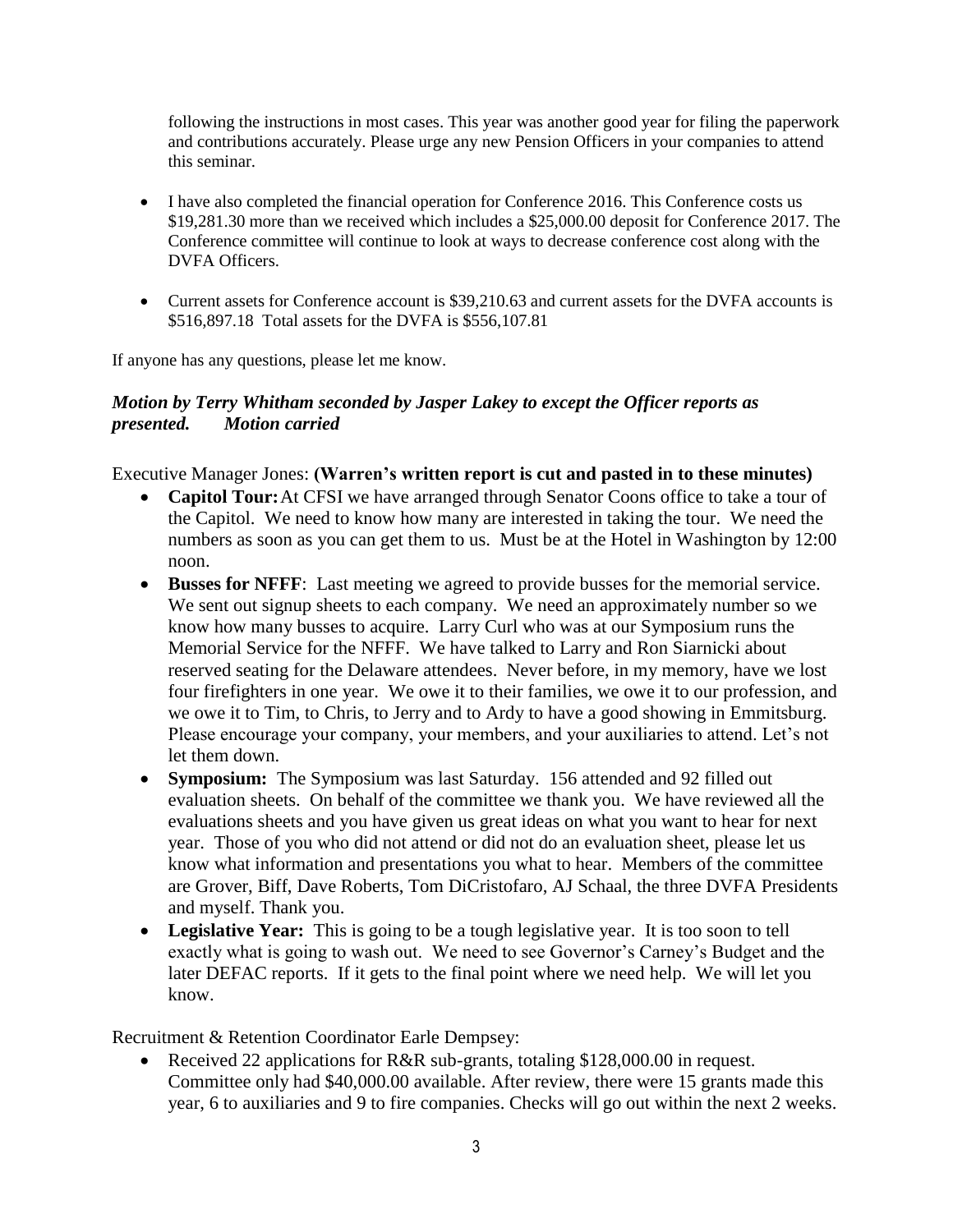- State wide open houses is planned for May  $20<sup>th</sup>$
- Working on plans for the State Fair. The DVFA will sponsor the monster truck show again this year. There will be a special truck "Backdraft" to honor the fire service. The show will be on Friday, July  $21<sup>st</sup>$

# **Committee Reports**

#### **State Fire Prevention Commission – Dave Roberts**

- Commission Chairman Roberts introduced the Commissioners that were in attendance.
- Financial review questionnaires were sent to each company as a result of HR95
- Had JFC and Bond billing hearings recently. Thanked the DVFA for their support
- Ballistic vests money of \$50,000.00 was put in the Commission budget. A survey went out to each company to get their input in dispersing these funds. Only got a response from 40% of the companies
- Fire Department audits. Several issues this year
- Traffic fine money. Funds were sent out recently
- Next Commission meeting is March 21 at 9:00 AM.

#### **Advisory to State Fire Marshal – Grover Ingle**

- Fire Deaths Currently, there is one (1) fire death, without a working smoke alarm.
- Deputy Fire Marshal I vacant position(s) for New Castle County & Kent County –Shawn Hinton has been hired as a Deputy Fire Marshal I (Kent County), Tyler Sipple and John A. Yedinak, Jr. have been hired as Deputy Fire Marshal I's (New Castle County). All three are currently in training at the DE State Police Academy.
- Office Manager New Castle County Division Diane R. Edwards has been promoted to this position effective March 20, 2017.
- Administrative Specialist I New Castle County Division  $-$  As a result of Diane's promotion there is a vacant Administrative Specialist I position open in New Castle County. That will hopefully be posted by the end of March.
- FY 2018 JFC Budget Hearing OSFM has asked to maintain our same level of funding as in FY 2017.
- DFIRS reports we continue to work with each Company on their submittals and cleaning up the data.
- Our office continues to work with the Delaware Fire Sprinkler Coalition on residential sprinkler education and installations.

#### **Advisory to DSFS – Robert P. Newnam**

- 299 EMT's need to re-certify before March  $31<sup>st</sup>$
- 1,354 EMT's in the State of Delaware.
- Had JFC and Bond bill hearings recently. Thanked the DVFA for their support.
- FY 18' budget. Requested funds for HVAC unit at the Dover site.
- Fire class numbers are up a little from last year.
- Some new equipment will be coming to the school soon.
- Ladies seminar is April  $2<sup>nd</sup>$ .
- EVO class has been updated.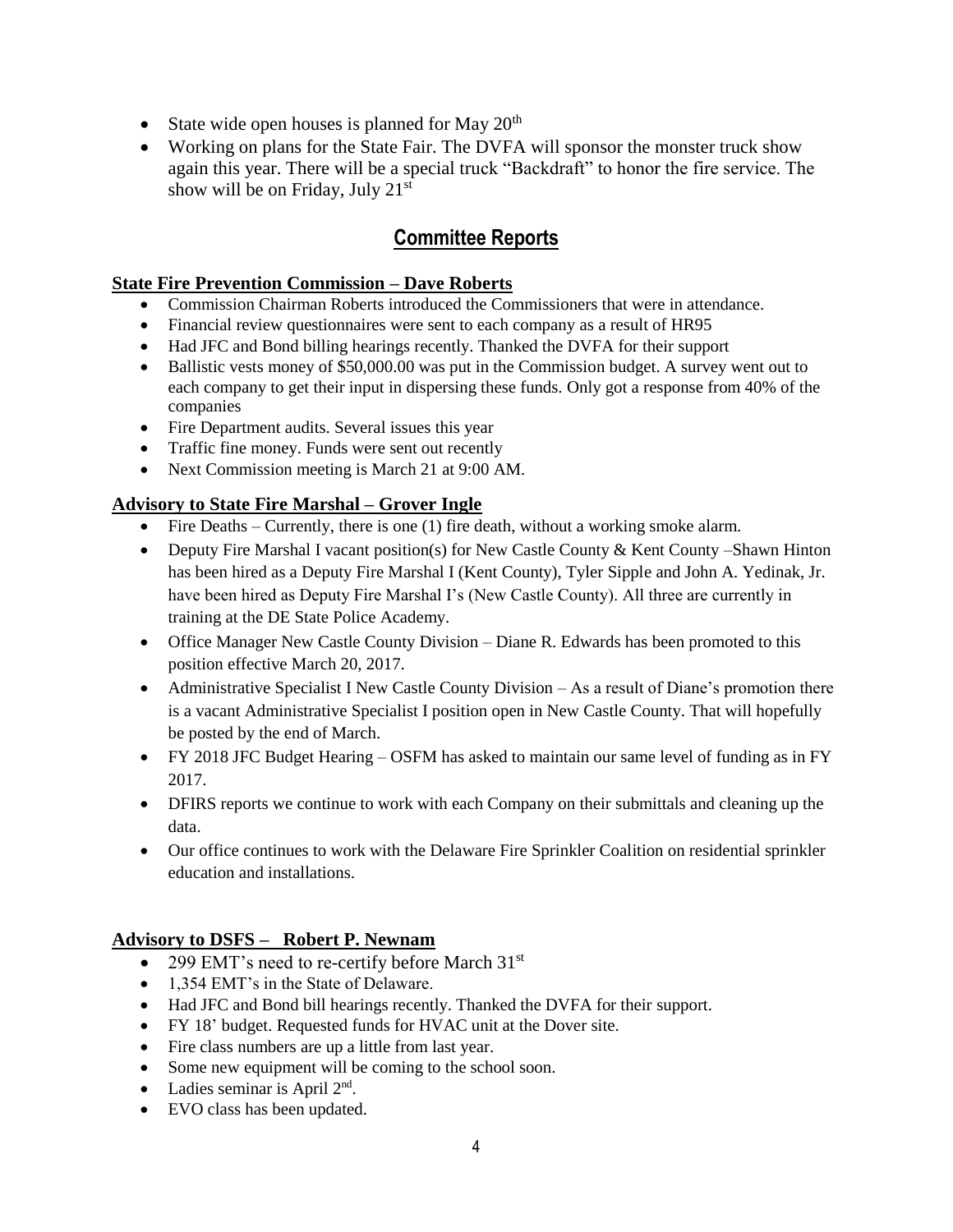#### **DVFA Conference– John Stevenson**

- Room contracts at Dover Downs. Get them in ASAP. Make sure you confirm your dates.
- Registration forms. Anyone with forms that need to be posted on the web site should have their completed forms to the office by April 15<sup>th</sup>, so they can be processed and posted on the site on May 1st
- Menus have been completed and have been turned in to Dover Downs
- Recommendation from the exploratory committee is to do away with DVFA sponsored alcoholic beverages and to look at the viability of the parade. Since these were set by previous motions on the DVFA floor, any changes will need to come from this floor and not the Conference committee

#### **Fireman of the Year – Carleton Carey, Sr.**

- Need nominations. Only have 1 so far. Deadline is June  $30<sup>th</sup>$
- Applications are on the DVFA web site

#### **Life Safety – Guy Hudson**

- Thanked everyone for attending and supporting the annual awards luncheon in Cheswold
- Received 36 request for matching funds for a total of \$148,991.75
- Committee has reviewed changes for the 2016 program
- Thanks to all the officers and members for their support

#### **Scholarship – Bob Powell**

- Currently have \$12,000.00 available for scholarships. Hope to collect a little more before time to award the scholarships
- Information packets are on the web site with a deadline of March  $31<sup>st</sup>$
- Wrote 23 checks with an average of \$1,200.00 per check

#### **Sprinkler Coalition – Bill Kelly**

- Gave a report on the activities of the committee and who is serving from each County. Dan Burris from New Castle, Richard Ward from Sussex and Bill Kelly from Kent.
- They have sent out 6 electronic information bulletins to the leaders in each county
- February 9<sup>th</sup> Information on the Delaware Fire Sprinkler Coalition and the Fire Builders pamphlet
- February  $22<sup>nd</sup>$  Anniversary of the station night club fire
- February 23<sup>rd</sup> Lawn sprinklers can't save your life
- March  $1^{st}$  Firefighter's & Fire Sprinklers Partners in Progress
- March  $8<sup>th</sup>$  Fire House magazine LODD flow path article
- March  $16<sup>th</sup>$  NFPA Faces of Change Campaign
- Committee will continue to meet and promote residential sprinklers

#### **Recognition of Past Presidents – 1<sup>st</sup> Vice President Perillo** asked that all DVFA Past Presidents

and President Emeritus stand and be recognized

There were 14 Past Presidents and 1 President Emeritus in attendance.

Standing of all current Fire Company President's and Fire Chief's for recognition.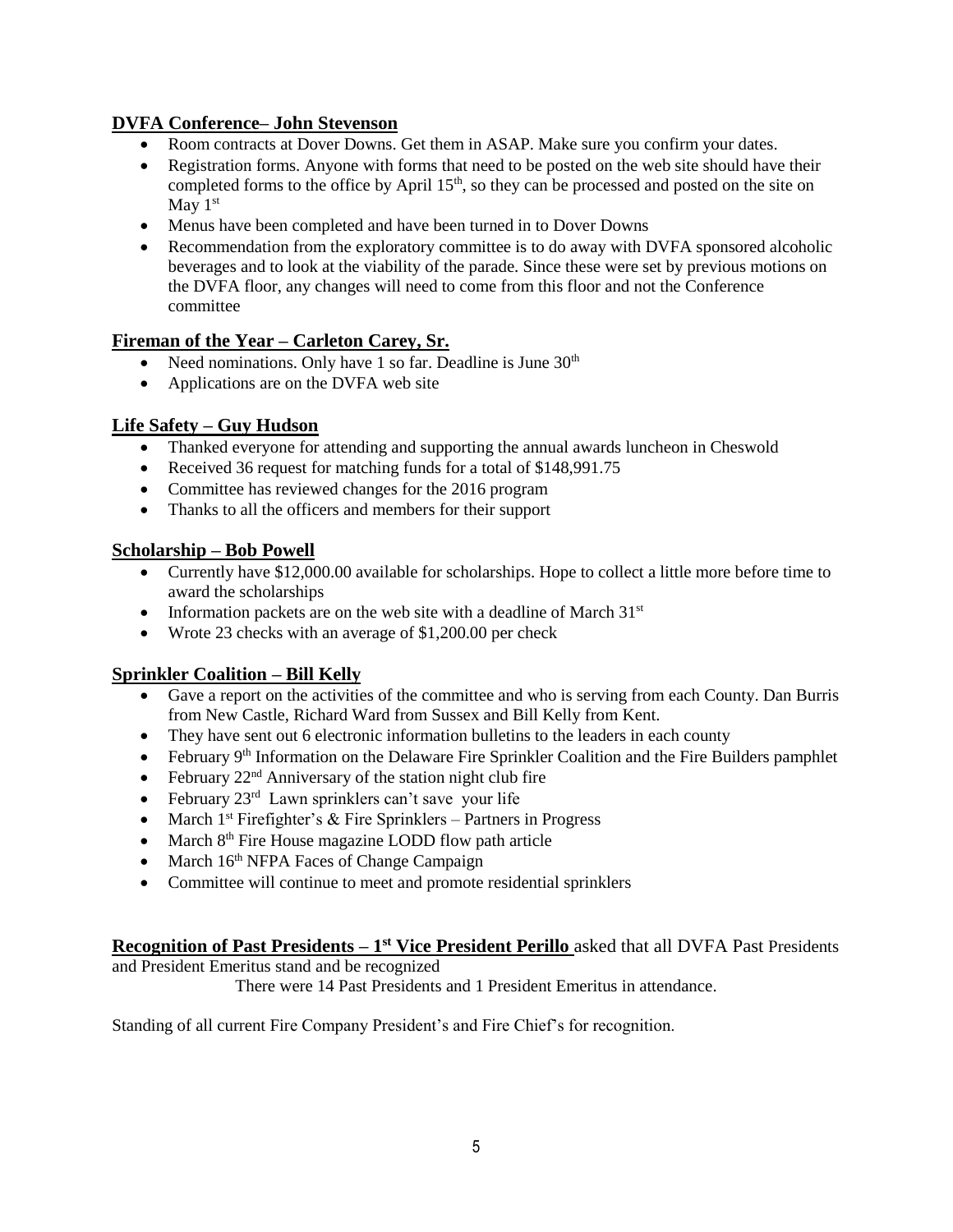# **Affiliated Organizations/Agency Representatives**

#### **Ladies' Auxiliary 1 st Vice President Lynn Warner:**

- Thanked the DVFA for the invitation and introduced the ladies present from the LADVFA and the 3 County Associations.
- The ladies will be honoring President Lois Pearson in all of their events this year and they are planning some special events during the Conference.
- Scholarship checks were presented by the ladies.

| LADVFA Lynn Warner                 | \$1,500.00 |
|------------------------------------|------------|
| Sussex Bobbi Albright              | 750.00     |
| New Castle Karen Gebhart           | 1.500.00   |
| <b>Kent Mary Frances Eisenbrey</b> | 1.500.00   |
|                                    |            |

A standing ovation was given to the ladies for their support to the scholarship program

#### **State Fire Chiefs President Terry Jester:**

- Next State Chief's meeting will be March 23, 2017 at Station 87, Seaford. Social at 6:00, dinner at 6:30 and meeting at 7:00
- The Chief's will recognize 4 children who saved their families lives during recent fires or medical conditions by using skills and knowledge that they had received from their local fire companies during fire prevention programs
- Still working on the Mayday policy
- Introduced the State Chief's Officer's that were in attendance

#### **EDIAFC – Terry Jester:**

- The EDIAFC Conference will be May  $18<sup>th</sup>$ ,  $19<sup>th</sup>$  &  $20<sup>th</sup>$  at the Atlantic Sands in Rehoboth
- Several national speakers will be there, including Bobby Halton, editor in chief of Fire Engineering magazine
- Registration forms are on their web site

#### **State Fire Police President Marty Redington:**

• Nothing

#### **Mutual Relief – Steve White:**

- Still making visits to companies with the power point presentation, if you want it.
- In order to receive the Mutual Relief death benefit, you must be an active member with less than 10 years of service at the time of death
- Next meeting is May  $25<sup>th</sup>$  at Sta. 49, Frederica

#### **NVFC – Allen Metheny:**

- Next meeting is April 6-8, 2017 at Alexandria, VA
- Working on AFG and SAFER grants

#### **Del-Mar-Va Association – 1 st Vice President Clay Yocum**

- Convention will be May 4,5,6 in Easton, MD
- There will be NO parade this year, since the Easton Police Department will not issue the Fire Company a parade permit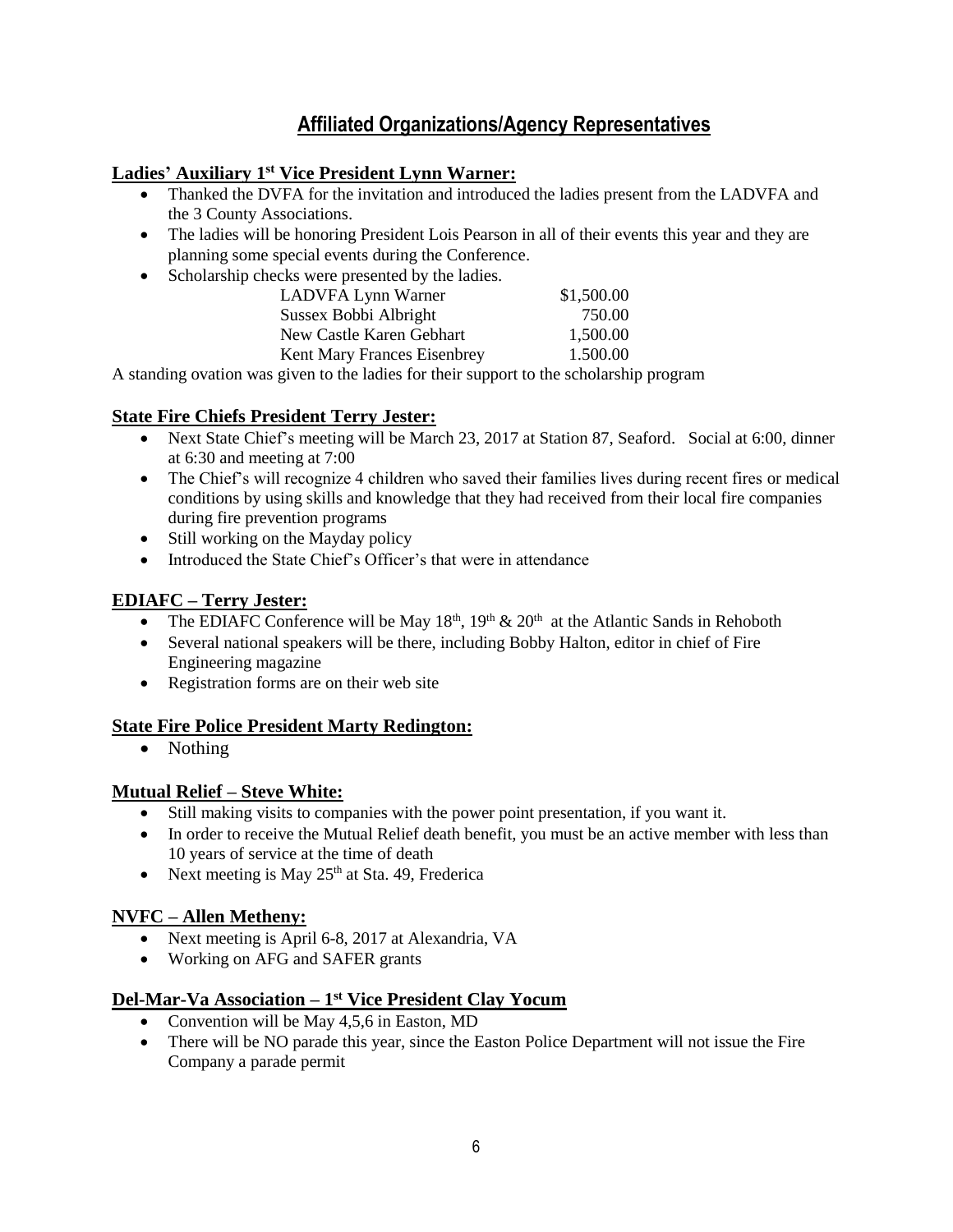# **Communications:**

The following communications were received and were summarized by Secretary Steele

- Letter from Elsmere Fire Company for Delegates and Alternates
- Letter from Camden Wyoming Fire Company for Delegates and Alternates
- Letter from Vernon Ingram, our landlord, increasing our rent by \$100.00 per month
- Letter from Delaware City Fire Co for Delegates and Alternates
- Letter from Hartly Fire Co. for Delegates and Alternates
- Letter from the Port Penn Fire Company reference to a 50 year member whose name was missed being read at the Conference Opening Ceremony
- Letter from the Robins Hose Fire Company for Delegates and Alternates
- Letter from the Lewes Fire Company for Delegates and Alternates
- Letter from the Townsend Fire Company for Delegates and Alternates
- Letter from the Aetna Fire Co. for Delegates and Alternates
- Letter from the Delaware State Fire Police Association with a \$500.00 check for the scholarships
- Letter from the Farmington Fire Company for Delegates and Alternates
- Letter from the Greenwood Fire Company supporting Clay Yocum for 2nd Vice President of the DVFA
- Letter from the Claymont Fire Company for Delegates and Alternates

#### *Motion by Jasper Lakey and seconded by Steve White to accept the communications as presented. Motion carried*

# **OLD BUSINESS**

 Chief Frank Bailey raised a question regarding the \$7,500.00 that the fire companies receive on a rotating basis for rescue tools. The language needs to be revised to allow the companies to be able to get rescue equipment, instead of rescue tools; ie; cribbing, ropes, struts, etc.

# **NEW BUSINESS**

 *Motion by Joe Zeroles and seconded by Steve White to send all of the table officers to CFSI and CVVFA.* Voice vote was too close to call*.* After much discussion Joe and Steve rescinded CVVFA and left the motion to read. *Send all table officers to CFSI, which will result in an additional \$885.00* (3 tickets @ \$295.00 each)*.* **A roll call vote was requested.** Following the roll call vote, President Walius continued on with the meeting while the Secretary and the Executive Manager tallied the votes. See final results further down in this report.

Motion made and seconded to revert back to **Organization Reports (Motion carried)**

#### **State EMS Association President Matt Gajdos:**

- Next meeting is March 29<sup>th</sup> at DSFS at 7:00 PM
- EMS Association is looking to create a new logo for their Association
- Working on Recruitment issues

Motion made and seconded to revert back to **New Business (Motion carried)**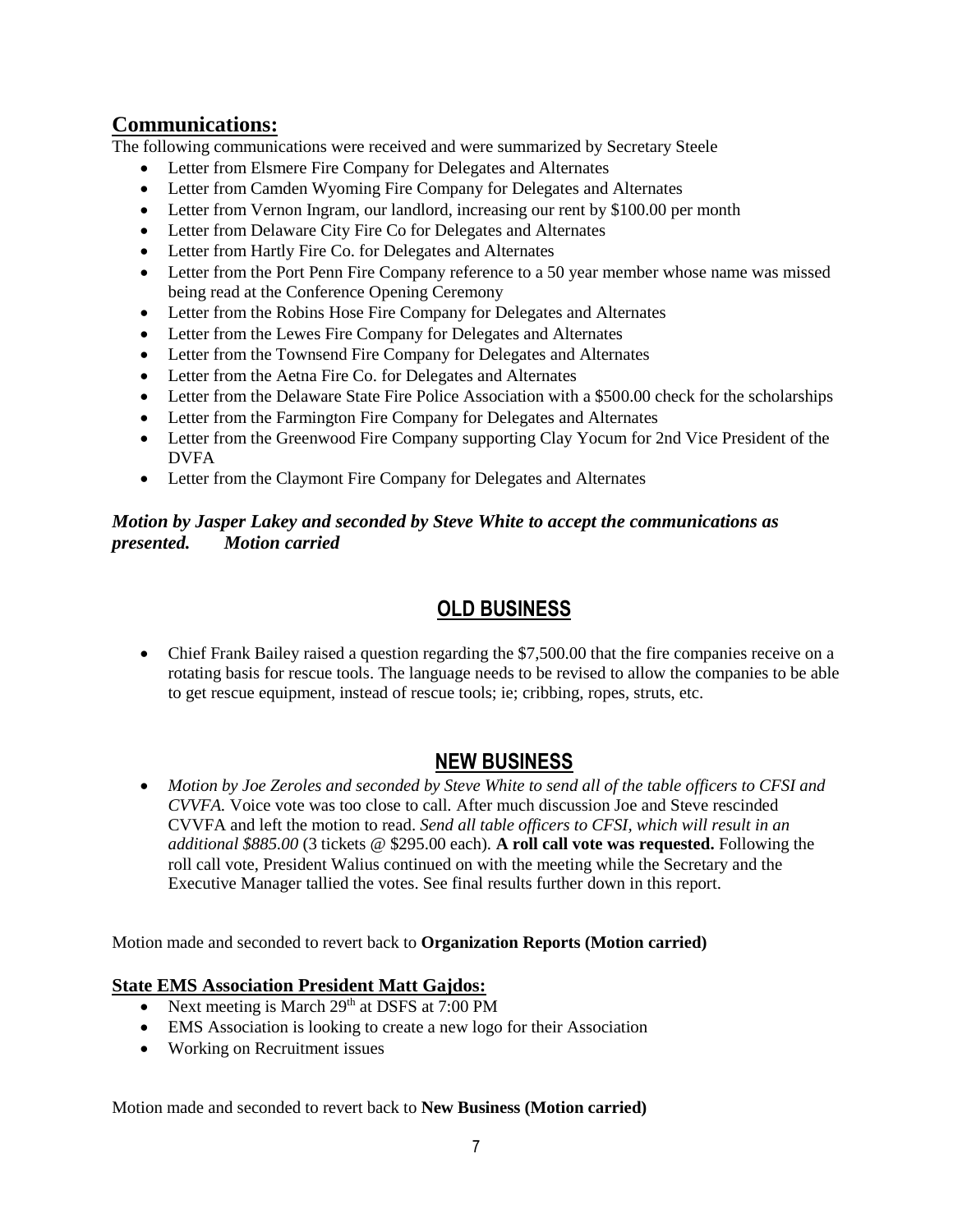# **PAYMENT OF BILLS**

Treasurer Metheny highlighted the bills to be paid. Total amount is \$130,231.40

| Mar 17 17 10:15 | M & M TrophiesJ | 3024923718 | p.10 |
|-----------------|-----------------|------------|------|
|                 |                 |            |      |

1:06 PM 03/16/17 **Accrual Basis** 

# Delaware Volunteer Fireman's Assoc., Inc.<br>DVFA Operations Bills to be Approved<br>As of March 18, 2017

| Name                                                                                                                                                                                                                                            | Memo                                                                                                                                                                                                                                                      | Amount        |
|-------------------------------------------------------------------------------------------------------------------------------------------------------------------------------------------------------------------------------------------------|-----------------------------------------------------------------------------------------------------------------------------------------------------------------------------------------------------------------------------------------------------------|---------------|
| Operating                                                                                                                                                                                                                                       | <b>SPACE ASSESS AND SERVICES</b><br>AND COMCAST CABLEVISION<br>AT A THRELINE COMMANDS CARRADIN<br>STEVE AUSTIN<br>STEVE AUSTIN<br>WARREN F. JONES<br>VERNON INGRAM<br>NO PROGRAM BOOK<br>NARREN F. JONES<br>NARREN JONES<br>CENDER SCRAPHICS, INC.<br>THE |               |
|                                                                                                                                                                                                                                                 |                                                                                                                                                                                                                                                           |               |
|                                                                                                                                                                                                                                                 |                                                                                                                                                                                                                                                           | $-249.40$     |
|                                                                                                                                                                                                                                                 |                                                                                                                                                                                                                                                           | $-12.64$      |
|                                                                                                                                                                                                                                                 |                                                                                                                                                                                                                                                           | $-2.100.00$   |
|                                                                                                                                                                                                                                                 |                                                                                                                                                                                                                                                           | $-175.00$     |
|                                                                                                                                                                                                                                                 |                                                                                                                                                                                                                                                           | $-53.27$      |
|                                                                                                                                                                                                                                                 |                                                                                                                                                                                                                                                           | $-2.926.75$   |
|                                                                                                                                                                                                                                                 |                                                                                                                                                                                                                                                           | $-2.055.00$   |
|                                                                                                                                                                                                                                                 |                                                                                                                                                                                                                                                           | $-50.00$      |
|                                                                                                                                                                                                                                                 |                                                                                                                                                                                                                                                           | $-31.39$      |
|                                                                                                                                                                                                                                                 |                                                                                                                                                                                                                                                           | $-52.97$      |
|                                                                                                                                                                                                                                                 |                                                                                                                                                                                                                                                           | $-297.82$     |
|                                                                                                                                                                                                                                                 |                                                                                                                                                                                                                                                           | $-2,277.97$   |
|                                                                                                                                                                                                                                                 |                                                                                                                                                                                                                                                           | $-964.90$     |
|                                                                                                                                                                                                                                                 |                                                                                                                                                                                                                                                           | $-24.14$      |
| <b>VERIZON</b>                                                                                                                                                                                                                                  | <b>WARREN'S PHONE</b>                                                                                                                                                                                                                                     | $-114.19$     |
|                                                                                                                                                                                                                                                 |                                                                                                                                                                                                                                                           |               |
|                                                                                                                                                                                                                                                 | ME LOWER COMPRESS (MARREN'S PHONE COMPRESS 2017<br>TANK COMPRESS (MARREN'S PHONE COMPRESS) 2020<br>CHEP COMPRESS (MARREN'S PHONE COMPRESS) 2020<br>CHEP COMPRESS (MARREN'S PHONE 2020)<br>COMPRESS (MARREN'S ENVIRONMENT PROPHETIC MAN                    |               |
|                                                                                                                                                                                                                                                 |                                                                                                                                                                                                                                                           |               |
|                                                                                                                                                                                                                                                 |                                                                                                                                                                                                                                                           |               |
|                                                                                                                                                                                                                                                 |                                                                                                                                                                                                                                                           |               |
|                                                                                                                                                                                                                                                 |                                                                                                                                                                                                                                                           |               |
|                                                                                                                                                                                                                                                 |                                                                                                                                                                                                                                                           |               |
|                                                                                                                                                                                                                                                 |                                                                                                                                                                                                                                                           |               |
|                                                                                                                                                                                                                                                 |                                                                                                                                                                                                                                                           |               |
|                                                                                                                                                                                                                                                 |                                                                                                                                                                                                                                                           |               |
|                                                                                                                                                                                                                                                 |                                                                                                                                                                                                                                                           |               |
|                                                                                                                                                                                                                                                 |                                                                                                                                                                                                                                                           |               |
|                                                                                                                                                                                                                                                 |                                                                                                                                                                                                                                                           |               |
|                                                                                                                                                                                                                                                 |                                                                                                                                                                                                                                                           |               |
|                                                                                                                                                                                                                                                 |                                                                                                                                                                                                                                                           |               |
|                                                                                                                                                                                                                                                 |                                                                                                                                                                                                                                                           |               |
|                                                                                                                                                                                                                                                 |                                                                                                                                                                                                                                                           |               |
|                                                                                                                                                                                                                                                 |                                                                                                                                                                                                                                                           |               |
|                                                                                                                                                                                                                                                 |                                                                                                                                                                                                                                                           |               |
|                                                                                                                                                                                                                                                 |                                                                                                                                                                                                                                                           |               |
|                                                                                                                                                                                                                                                 |                                                                                                                                                                                                                                                           |               |
|                                                                                                                                                                                                                                                 |                                                                                                                                                                                                                                                           |               |
|                                                                                                                                                                                                                                                 |                                                                                                                                                                                                                                                           |               |
|                                                                                                                                                                                                                                                 |                                                                                                                                                                                                                                                           |               |
|                                                                                                                                                                                                                                                 |                                                                                                                                                                                                                                                           |               |
|                                                                                                                                                                                                                                                 | U.S. TREASURY<br>ATLANTIC SANDS HOTEL LEADERSHIP SYMPOSIUM<br>SOUTH CAROLINE FIREFIGHTERS AS SPEAKER - LEADERSHIP SYMPOSIUM<br>LARRY CURL LEADERSHIP SYMPOSIUM                                                                                            |               |
|                                                                                                                                                                                                                                                 |                                                                                                                                                                                                                                                           |               |
|                                                                                                                                                                                                                                                 |                                                                                                                                                                                                                                                           | $-699,70$     |
|                                                                                                                                                                                                                                                 |                                                                                                                                                                                                                                                           | $-724.81$     |
|                                                                                                                                                                                                                                                 | POSTAGE/PHOTO EXPENSE                                                                                                                                                                                                                                     | $-53.70$      |
|                                                                                                                                                                                                                                                 |                                                                                                                                                                                                                                                           | $-12.62$      |
|                                                                                                                                                                                                                                                 |                                                                                                                                                                                                                                                           | $-61.49$      |
|                                                                                                                                                                                                                                                 |                                                                                                                                                                                                                                                           | $-247.36$     |
|                                                                                                                                                                                                                                                 |                                                                                                                                                                                                                                                           | $-8.98$       |
| FOR MARVEL<br>FOR MARVEL<br>TELEVISOR FIRELINE<br>COMEAST CABLEVISION<br>COMEAST CABLEVISION<br>COMEAST CABLEVISION<br>THE CONFERENCE GROUP, LLC<br>COMEAST COMEAST COMEAST COMEAST CALLS<br>DVFA FOUNDATION<br>COMEAST COMEAST COMEAST COMEAST |                                                                                                                                                                                                                                                           | $-6,000.00$   |
| <b>Total DVFA Checking</b>                                                                                                                                                                                                                      |                                                                                                                                                                                                                                                           | $-130,231.40$ |
| <b>Total Operating</b>                                                                                                                                                                                                                          |                                                                                                                                                                                                                                                           | $-130,231,40$ |
| <b>TOTAL</b>                                                                                                                                                                                                                                    |                                                                                                                                                                                                                                                           |               |

*Motion by Steve White and seconded by Terry Whitham to pay the bills as presented. Motion carried.*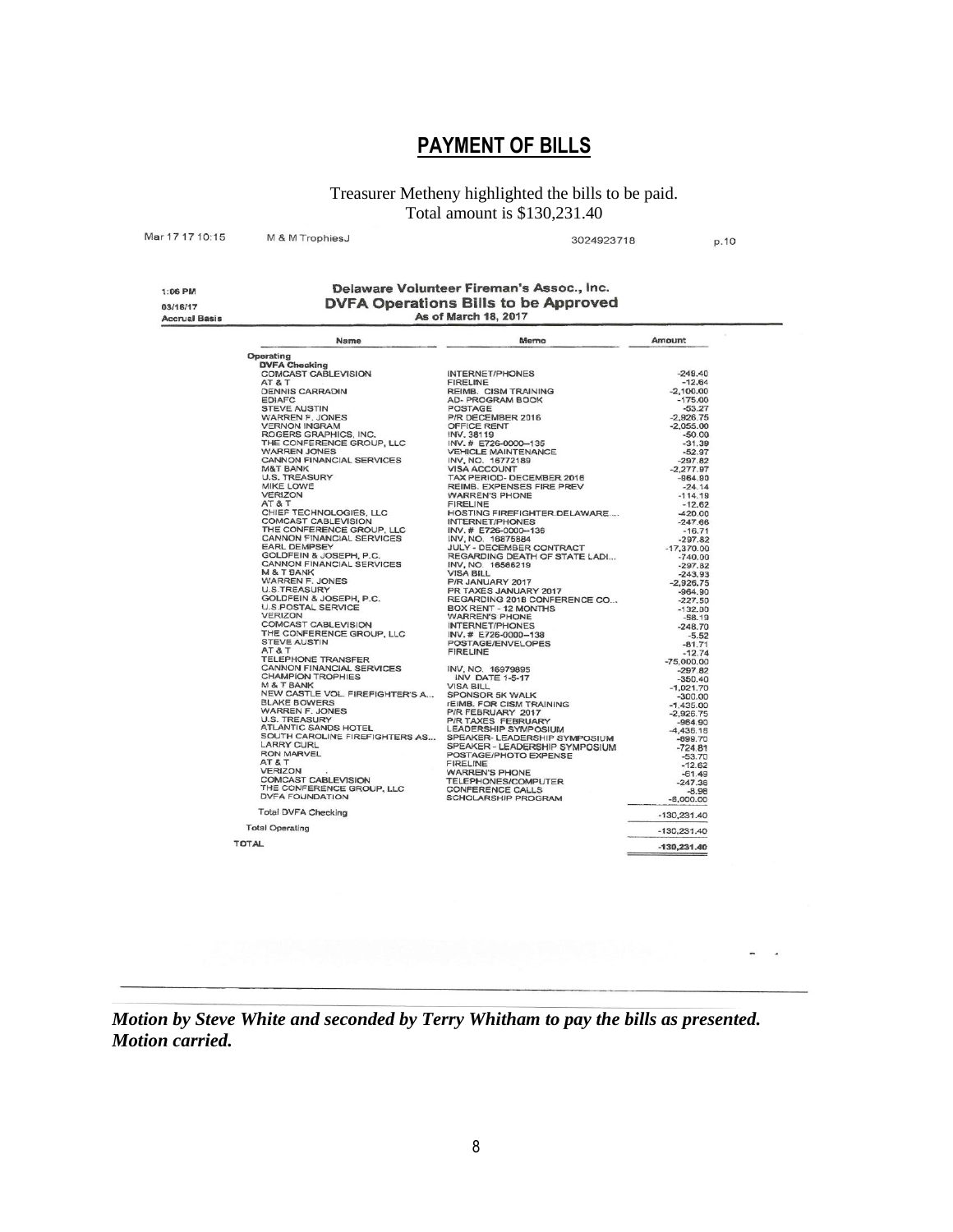Motion made and seconded to revert back to **New Business (Motion carried)**

- 1<sup>st</sup> Vice President Perillo appointed the scholarship committee for 2017-2018 as follows; Chairman Bob Powell, Co-Chair Rod O'Neal, Co-Chair Dan Carrier Anthony Guzzo, 19, Bill Tobin, 89, Chip Stevenson, 77, Ray Stevens, 88, Fred Jester, 41, Alan Robinson, 44, Ken Ryder, 48, Pam Ingle, LADVFA, Karen Gebhart, LADVFA, Jane Williams, LADVFA, Ginni Tice, LADVFA, Tara Wilbur, LADVFA, Kim O'Malley, DSFS, Mike Lowe, DSFS
- 1<sup>st</sup> Vice President Perillo appointed the Life Safety committee for 2017-2018 as follows: Chairman Guy Hudson, Co-Chair Ron Marvel, Joe Mullen, NCC, Dwayne Pearson, NCC, Anthony Carnavale, NCC, Charles Boyer, Kent, Jeff Dennison, Kent, Robert Yerkes, Jr, Kent, Earle Dempsey, Kent, Randy Lee, Sussex, Patti Carnavale, LADVFA,NCC, Ann Marie Krystopolski, LADVFA, NCC, Bobbi Albright, LADFVA, Sussex, Georgia Davis, LADVFA, Kent, Penny Gentry, LADVFA, Kent, Ginni Tice, LADVFA, Sussex, Karen Workman, LADVFA, Sussex, Mike Lowe, DSFS, Sussex
- **Results and clarification of the roll call vote on adding the 3 additional table officers to travel to the CFSI Dinner. As clarification, this motion is over-riding a previous motion and therefore will require a 2/3 vote to pass. Roll call vote shows 64 yes and 10 no Motion carried**
- Tom DiCristofaro gave a report from the Conference Exploratory committee. The committee recommended 7 changes for 2016 and 6 of them were actually implemented, for a cost savings of \$16,000.00. Tom gave 3 recommendations for the 2017 Conference and they are:

#### **No DVFA sponsored alcoholic beverages Look at parade viability and participation No ladies tea this year, but leave in budget for future years**

*Motion by Jon Townley and seconded by Guy Hudson to accept the 3 recommendations from the 2017 Conference Exploratory committee.* Question was raised regarding a 2/3 vote to accept this motion, since you are over-riding a previous motion. President called on the Parliamentarians for clarification of the 2/3 vote. Since you are over-riding a previous motion, you will need a 2/3 majority vote to pass a new motion.

After much discussion, Jon Townley and Guy Hudson rescinded the motion

- *Motion by Tom DiCristofaro and seconded by Jon Townley to accept the 1st recommendation from the Conference Exploratory committee and that there be No DVFA sponsored alcoholic beverages at any events.* This turned into a big discussion regarding sponsorship for some events, contracts with Dover Downs, bar tender fees for cash bars, various other concerns of the members. After a few minutes of discussion and confusion, *a motion was made by Charles Arnold and seconded by Anthony Guzzo to table the motion until the next meeting when we should have more information. Voice vote was too close to call, so President Walius called for a show of hands. 55 yes and 13 no Motion carried to table*
- *Motion by Guy Hudson and seconded by Keith Bowman to do away with the Conference parade for 2017 and beyond. After much discussion, a motion was made to have a roll call vote. Vote was too close to call, so President Walius called for a show of hands. 45 yes and 20 no Motion carried to do away with the parade*

Motion made and seconded to revert back to **Committee Reports (Motion carried) Financial committee – Dan Burris**

- Presented a travel and expense policy for all DVFA incurred expenses for reimbursement. Request that it be reviewed and be prepared to adopt it at the next meeting.
- Several questions were raised. They will be addressed by the committee.